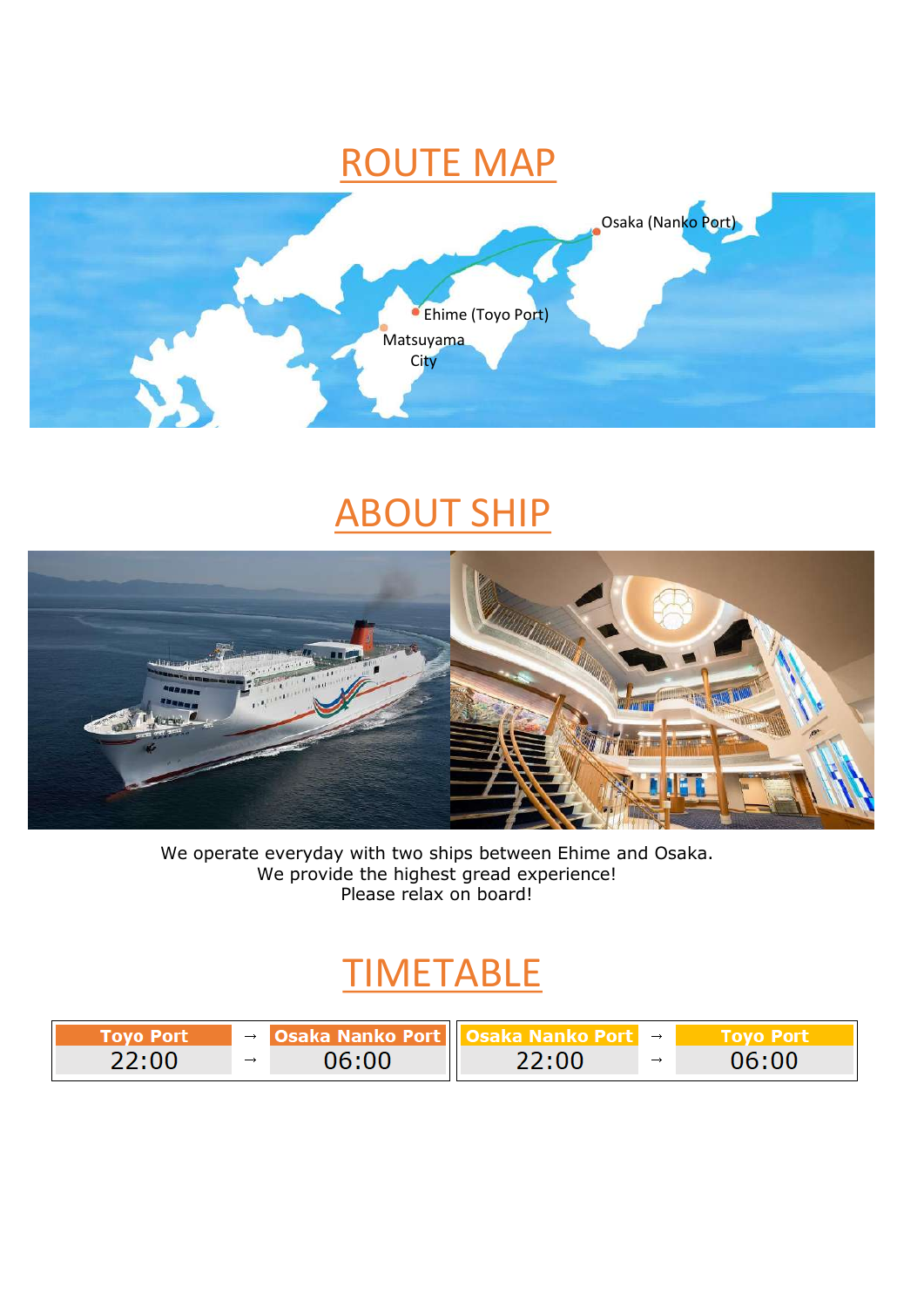### FARES



|                                                            | <b>Nobember - December</b> |                 |          |          | <b>January - March</b> |          |
|------------------------------------------------------------|----------------------------|-----------------|----------|----------|------------------------|----------|
| <b>ROOM TYPE</b>                                           | Period C                   | <b>Period B</b> | Period A | Period C | <b>Period B</b>        | Period A |
| <b>Royal</b><br>(Capacity 2 people)                        | ¥15,450                    | ¥16,950         | ¥17,450  | ¥15,600  | ¥17,100                | ¥17,600  |
| <b>Suite</b><br>(Capacity 2 people)                        | ¥10,850                    | ¥11,850         | ¥12,350  | ¥11,000  | ¥12,000                | ¥12,500  |
| <b>Deluxe Single</b><br>(Capacity 1 people)                | ¥8,350                     | 49,150          | ¥9,550   | ¥8,500   | ¥9,300                 | ¥9,700   |
| <b>Single</b><br><b>Single plus</b><br>(Capacity 1 people) | ¥6,750                     | 47,250          | ¥7,750   | ¥6,900   | ¥7,400                 | ¥7,900   |

※One adult fee (Child fee : half of adult fee)

The fare of primary school children is 50% of adult. The fare of children under elementary school is free per adult. Included bunker surcharge and tax.

#### ※ **CANCELLATION FEE**

- ・Canceled 1 week before boarding date. :¥200-
- ・Canceled 2 days before boarding date. :10% of the boarding fee
- ・Canceled just before departure. :30% of the boarding fee
- ・We do not refund after departure.
- ・Change fee is free once. And after second time, it costs ¥200 per times.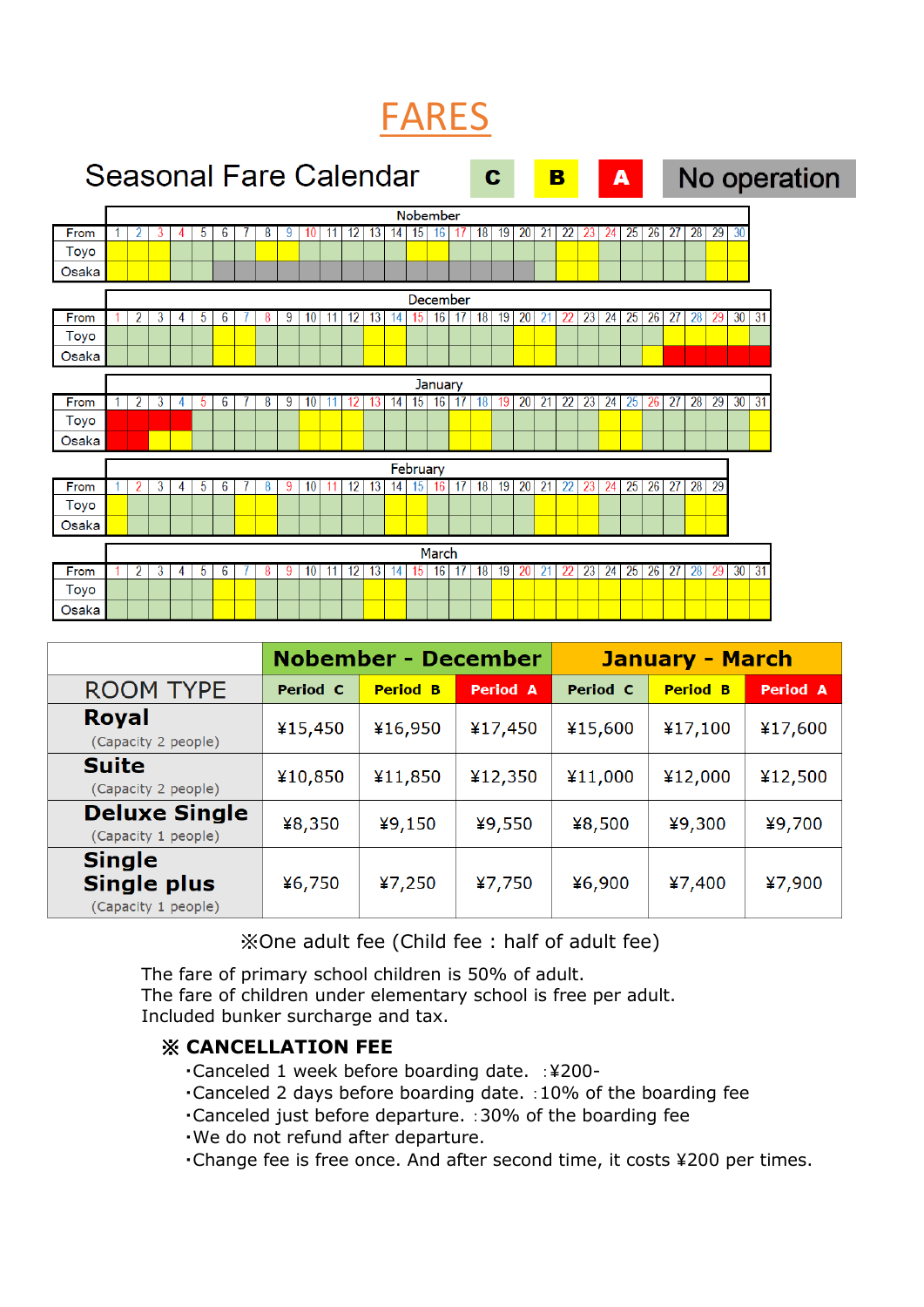### **VEHICLE**

### **Passenger**

The fare for one driver is included. (Single Type)

|                           | <b>Nobember-December</b> | <b>January-March</b> |
|---------------------------|--------------------------|----------------------|
| Less than 3 meters        | ¥12,700                  | ¥13,000              |
| Less than 4 meters        | ¥15,200                  | ¥15,500              |
| <b>Less than 5 meters</b> | ¥18,700                  | ¥19,000              |
| <b>Less than 6 meters</b> | ¥23,600                  | ¥23,900              |

# BAGGAGE

### **Special Baggage**

|                                        | <b>Nobember-December</b> | <b>January-March</b> |
|----------------------------------------|--------------------------|----------------------|
| <b>Bicycle</b>                         | ¥1,700                   | ¥1,700               |
| <b>Scooters</b>                        | 43,250                   | 43,400               |
| <b>Motorcycle</b><br>(Less than 750cc) | ¥4,850                   | ¥5,000               |
| <b>Motorcycle</b><br>(750cc or more)   | 46,250                   | ¥6,400               |



#### **Baggage**

|              | Nobember-December | January-March |
|--------------|-------------------|---------------|
| Pet cage     | ¥1,100            | ¥1,100        |
| <b>Other</b> | ¥520              | ¥520          |

The baggage is the sum of the length, width, and height is less than 200 cm, weight is less than 30 kg. If pet cage is full, you cannot take your pet on board.

#### ※**Notes on board**

You cannot use any credit card or debit card on board, and cannot change money around the port!!!

Then, please prepare Japanese yen cash in advance.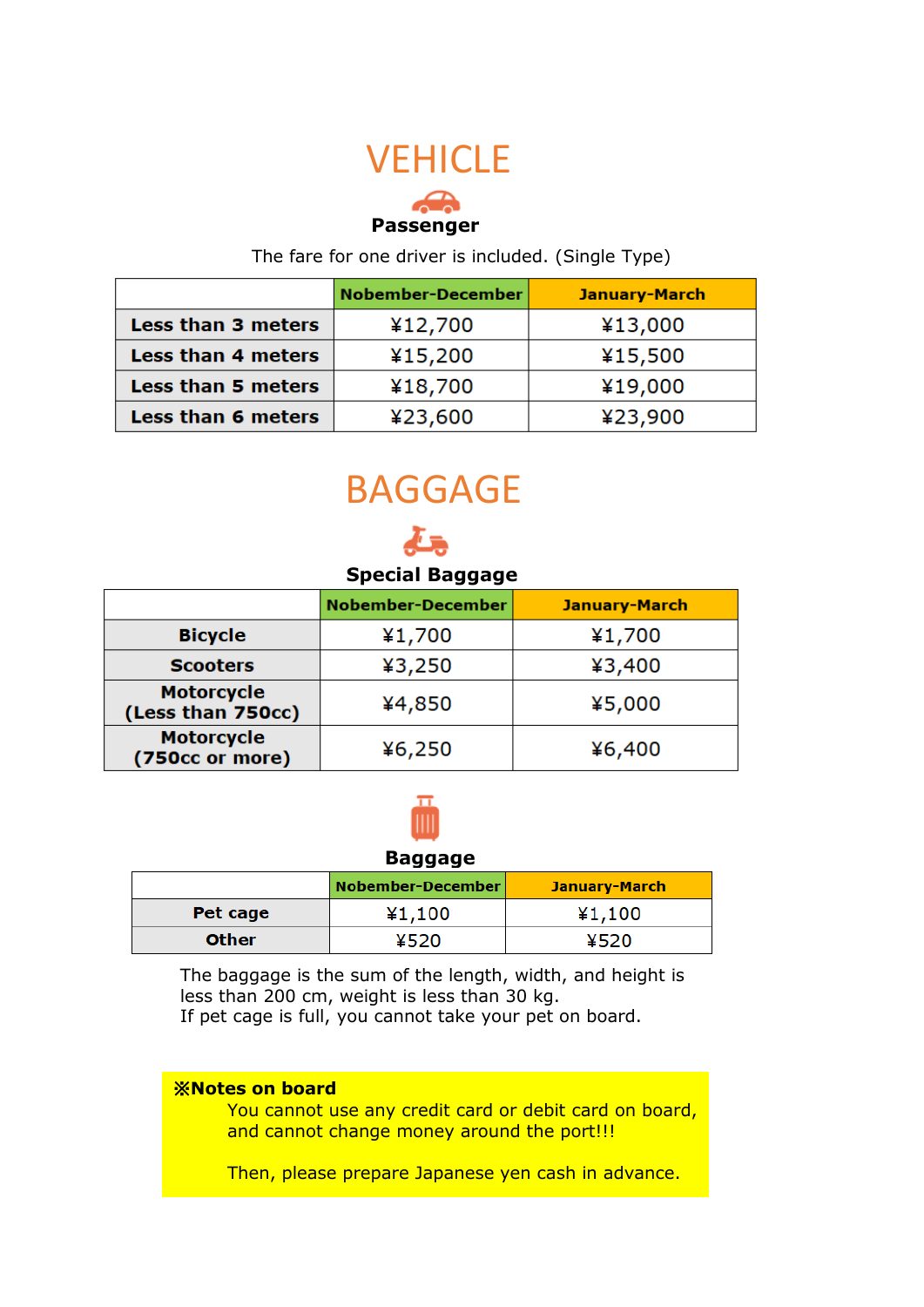### ROOM INTERIOR



Royal (Twin Room)



Royal (Double Room)





Suite (Western-style room) Suite (Japanese style room)



Suite (Japanese and Western room) Deluxe Single





Single / Single Plus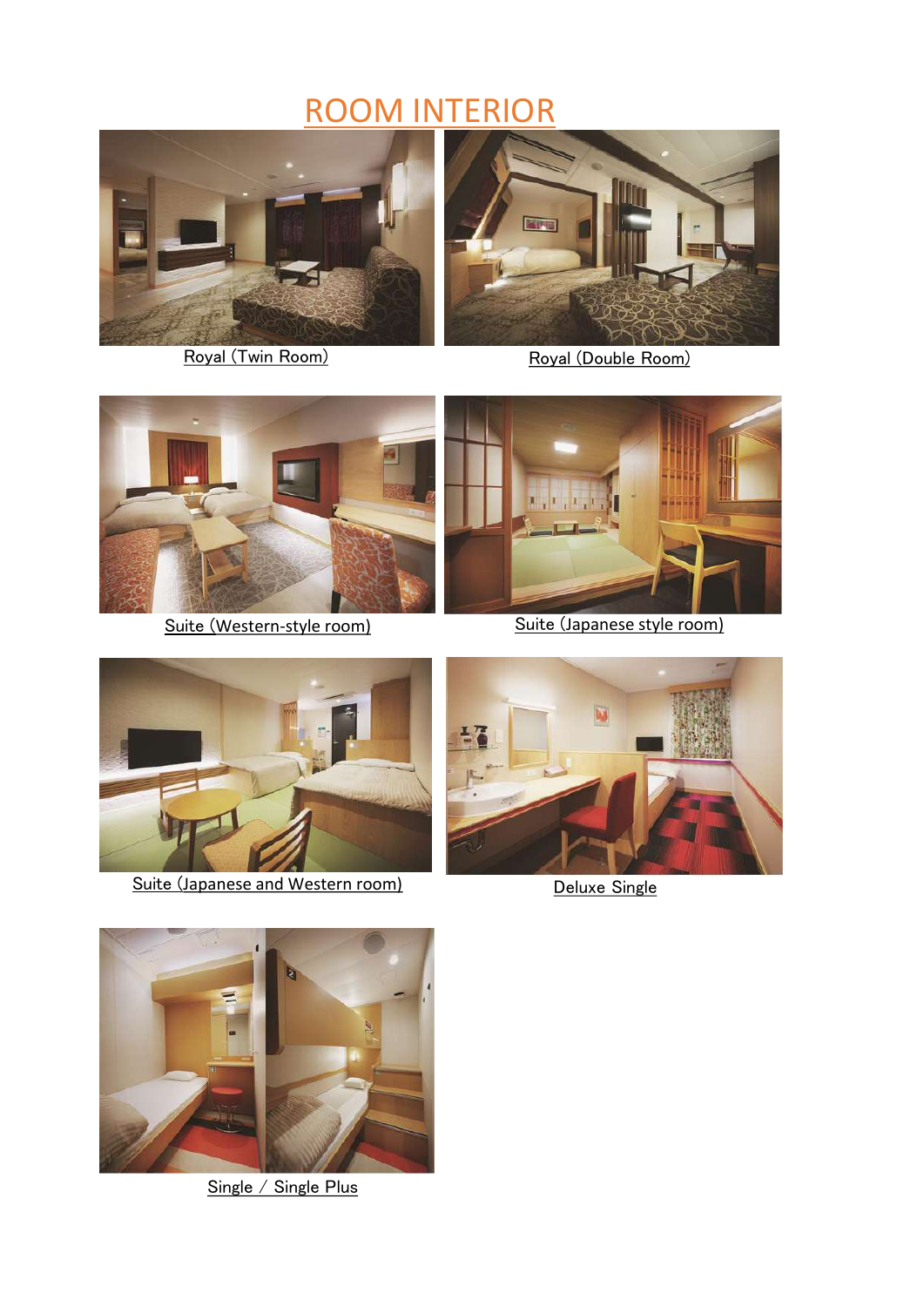### TOYO PORT

Location: 1500-2, Imazaike, Saijo City, Ehime

Inquiry : TEL:+81-898-64-6001

If you are arriving by car, please use the free parking lot of Toyo Port New Terminal.

※We cannot take all responsibility in case of accident, theft in parking lot.



### Access to Toyo Port

### **Access by JR (Japan Railways)**

| <b>From Matsuyama City</b>                   | JR Matsuyama Station $\rightarrow$ Yosan Line $\rightarrow$ JR<br>Nyugawa Station (Please use express line) |
|----------------------------------------------|-------------------------------------------------------------------------------------------------------------|
| <b>From Uwajima City</b>                     | JR Uwajima Station $\rightarrow$ Yosan Line $\rightarrow$ JR Nyugawa<br>Station (Please use express line)   |
| <b>From to the East of</b><br><b>Niihama</b> | IJR Yosan Line use                                                                                          |

#### **Access by bus**

| Matsuyama area         | Iyotetsu Bus operates from JR Matsuyama Station<br>to Toyo Port via Matsuyama City Station (Not<br>free). |
|------------------------|-----------------------------------------------------------------------------------------------------------|
| Imabari area           | Setouchi Bus operates from Imabari Eigyosho to<br>Toyo Port via JR Imabari Station (Free).                |
| Niihama area           | Setouchi Bus operates from JR Niihama Station to<br>Toyo Port (Free).                                     |
| <b>Nyugawa station</b> | Setouchi Bus operates from JR Nyugawa Staiton<br>to Toyo Port (Free).                                     |